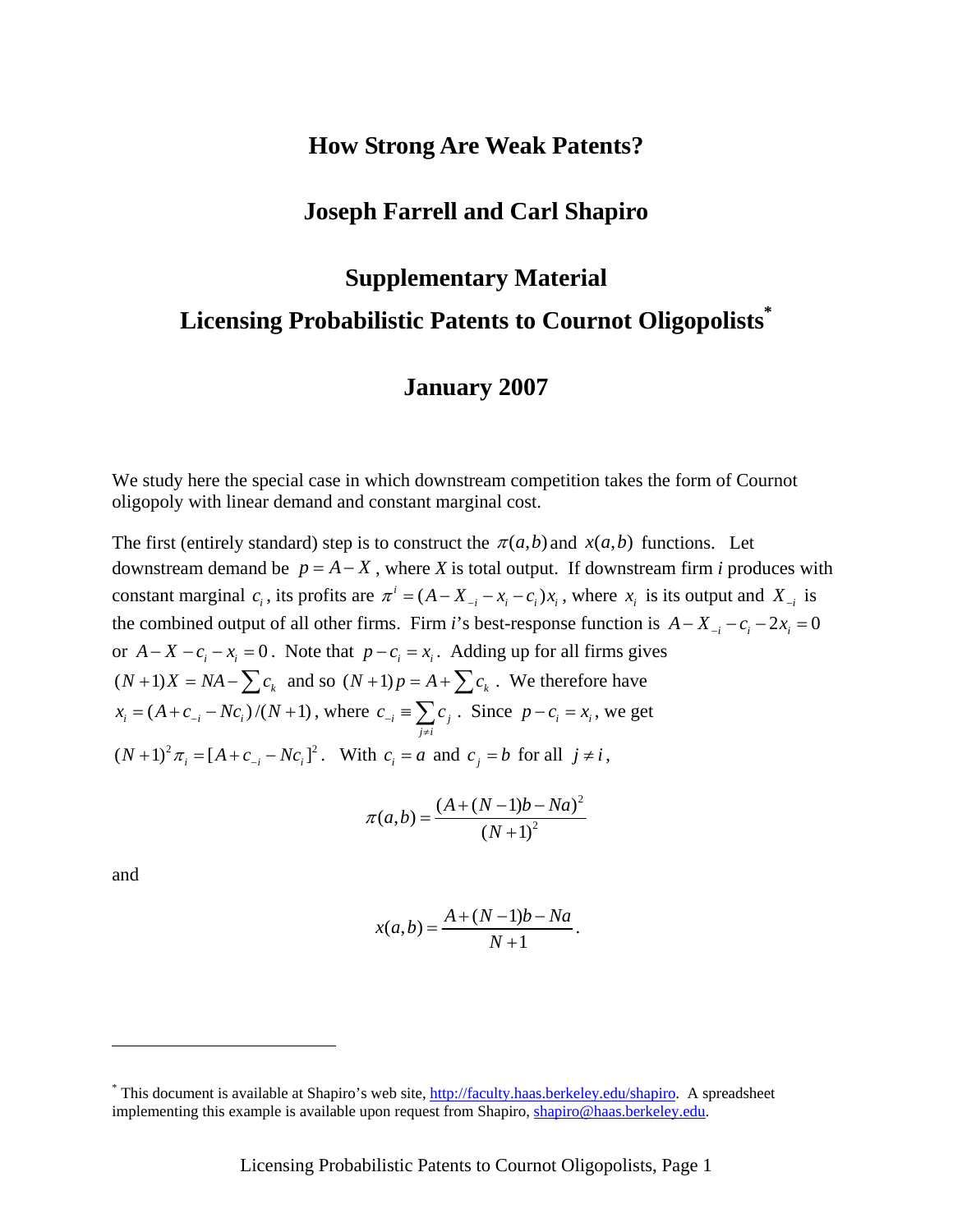We note for future reference that  $\pi_1(a, b) = -\frac{2N}{N+1}x(a, b)$  $\pi_1(a,b) = -\frac{2N}{N+1}x(a,b)$  and  $\pi_2(a,b) = \frac{2(N-1)}{N+1}x(a,b)$  $\pi_2(a,b) = \frac{2(N-1)}{N+1}x(a,b)$ . All of these formulas apply if and only if they predict  $x(a,b) \ge 0$ , which holds if and only if  $a \leq (A + (N-1)b)/N$ .

In our profit and output notation, we normalized the cost levels so that the cost of producing using the patented technology without any running royalty is zero, and the cost of producing using the backstop technology is *v.* If the cost of producing using the patented technology is *c* > 0 , c should be added to all cost expressions. This would cause *A* to be replaced by *A*− *c* in all of our expressions, so *A* should be interpreted as the difference between the intercept on the linear demand curve and the production cost associated with the new technology. Likewise, *A*−*v* should be interpreted as the difference between the intercept on the linear demand curve and the production cost associated with the backstop technology.

In thinking about whether  $v$  is "small" or "large" in this context, the ratio  $v/A$  has meaning, not the absolute level of *v*. The ratio  $2v/A$  approximates the fraction of the overall total welfare that can be generated by this market that is attributable to the patented technology. To see this, observe that without the patented technology, maximum total welfare equals the area under the linear demand curve up to the point where price equals marginal cost under the backstop technology, *v*. This area is  $(A - v)^2 / 2$ . With the patented technology, the maximum total welfare is  $A^2/2$ . The fraction of this total attributable to the patented technology,  $\frac{2v}{2} + (\frac{v}{c})^2$ 

*A A*  $+(-)^2$ , is close to  $2v/A$  if  $v/A$  is small.

The downstream price is  $p(a,b) = \frac{A + (N-1)b}{N+1}$  $=\frac{A+(N-1)b+a}{N+1}$ . With equal royalty rates,  $p(r,r) = \frac{A+Nr}{N+1}$  $=\frac{A+I}{N+1}$ (with constant  $p'(r)$  as noted in the text), each firm's margin is  $p(r,r) - r = \frac{A - r}{N + 1}$  $-r = \frac{A-r}{N+1},$ 2

 $(r, r) = \frac{(A - r)^2}{(N + 1)^2}$  $\pi(r, r) = \frac{(A - r)^2}{(N + 1)^2}$  and  $x(r, r) = \frac{A - r}{N + 1}$  $=\frac{A-r}{N+1}$ . In this case, the patent holder's income from running

royalties is  $Nrx(r,r)$ , or  $\frac{N}{N+1}r(A-r)$ . The combined profits of the patent holder and the downstream firms, measured per downstream firm, are

$$
T(r) = rx(r, r) + \pi(r, r) = r\frac{A - r}{N + 1} + \frac{(A - r)^2}{(N + 1)^2}
$$
, or  $T(r) = \frac{(A - r)(A + Nr)}{(N + 1)^2}$ . Differentiating,  

$$
T'(r) = \frac{A(N - 1) - 2rN}{(N + 1)^2}
$$
, which is decreasing in r.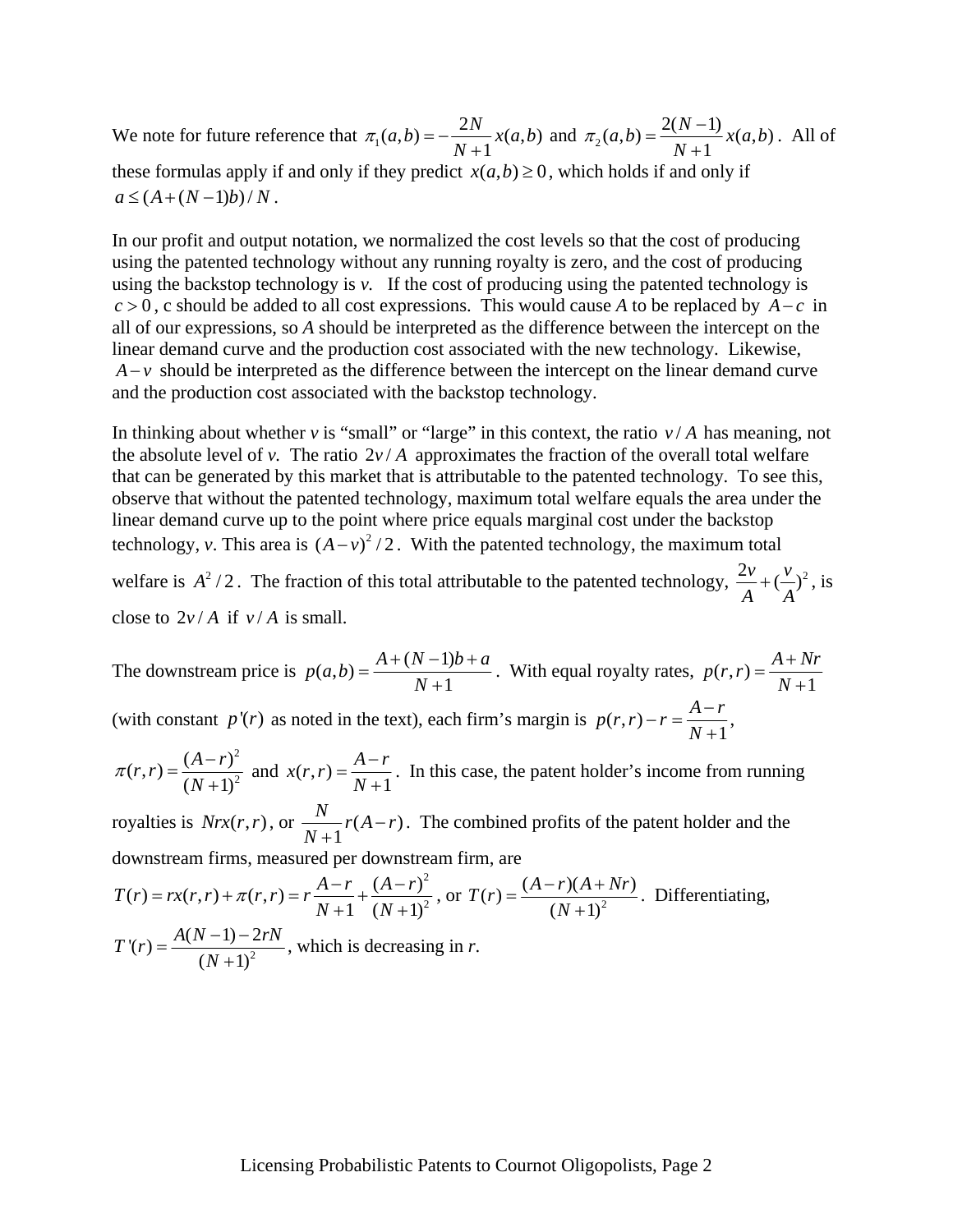#### **Two-Part Tariffs with Downstream Competition**

We assume in the text that  $T(r)$  strictly increases in the range  $0 \le r \le v$ . Since T' is decreasing in *r*, this will be true if and only if  $T'(v) \ge 0$ , which holds if and only if  $v \le \frac{A(N-1)}{2(N-1)}$  $2(N+1)$  $v \leq \frac{A(N)}{2}$ *N*  $\leq \frac{A(N-1)}{2}$ +  $\frac{1}{2}$ . The price/cost margin for a downstream monopolist using the new technology with no royalty burden is  $A/2$ , so this condition is satisfied if the size of the patent is no greater than the price/cost margin for a downstream monopolist times  $\frac{N-1}{N}$ 1 *N N* − + . Of course, when  $N = 1$ , due to the inefficiency of double marginalization,  $T(r)$  cannot increase with *r* in the range  $0 \le r \le v$ . But the condition  $v \leq \frac{A(N-1)}{N}$  $2(N+1)$  $v \leq \frac{A(N)}{N}$ *N*  $\leq \frac{A(N-1)}{2}$ +  $\frac{1}{x}$  is very easily satisfied so long as there is some downstream competition. Even with  $N = 2$ , the condition becomes  $v \leq \frac{A}{R} \frac{1}{r}$ 2 3  $v \leq \frac{A}{2}$ , which includes moderately large innovations responsible for roughly a third of total available market surplus; and the condition becomes even easier to satisfy as *N* becomes larger. With  $N = 4$ , it becomes  $v \leq \frac{A}{s} \leq \frac{3}{s}$ 2 5  $v \leq \frac{A}{2} \frac{3}{4}$ .

We showed in the text that 
$$
r(\theta) = v
$$
 if  $\theta \le \theta_v \equiv T'(v)/\pi_2(v, v)$ . Substituting, using  
\n
$$
T'(v) = \frac{A(N-1) - 2vN}{(N+1)^2}
$$
 and  $\pi_2(v, v) = \frac{2(N-1)}{N+1}x(v, v) = \frac{2(N-1)}{N+1}\frac{A-v}{N+1}$ , and simplifying, we get  
\n
$$
\theta_v = \frac{1}{2} - \frac{1}{2} \left[ \frac{N+1}{N-1} \right] \left[ \frac{v/A}{1-v/A} \right].
$$

If *v* / *A* is small, then  $\theta_v \approx 1/2$ , and all patents with  $\theta < 1/2$  are licensed using  $r(\theta) = v$ . As *v* / *A* becomes larger,  $\theta_V$  falls. When *v* / *A* reaches its upper limit such that  $T'(v) \ge 0$ , i.e.,  $(N-1)$  $2(N+1)$ *N N*  $\frac{(-1)}{(-1)}$ ,  $\theta_v = \frac{1}{N+3}$ . For any given level of *v* / *A*, as *N* grows,  $\theta_v$  rises, approaching  $1 \quad 1 \quad \nu/$ 2 2  $\lfloor 1 - v / \rfloor$ *v A*  $-\frac{1}{2} \left[ \frac{v/A}{1-v/A} \right]$  $\left| \right|$ . As an example, with *N* = 5 and *v* / *A* = 1/10,  $\theta_v$  = 5/12.

For  $\theta > \theta_V$ , the royalty rate  $r(\theta)$  is the solution to  $G_r(r, \theta) = T'(r) - \theta \pi_2(v, r) = 0$  subject to the constraint  $0 \le r \le \nu$ . Combining  $\pi_2(\nu, r) = \frac{2(N-1)}{N+1} x(\nu, r) = \frac{2(N-1)}{N+1} \frac{A + (N-1)}{N+1}$  $\pi_2(v,r) = \frac{2(N-1)}{N+1}x(v,r) = \frac{2(N-1)}{N+1}\frac{A+(N-1)r-Nv}{N+1}$  with  $T'(r) = \frac{A(N-1)-2}{(N+1)^2}$  $=\frac{A(N-1)-2rN}{(N+1)^2}$ , we can solve  $G_r(r,\theta) = T'(r) - \theta \pi_2(v,r) = 0$  explicitly for  $r(\theta)$ , giving:

$$
r(\theta) = \frac{(N-1)(A + 2\theta(\nu N - A))}{2(N + \theta(N-1)^2)},
$$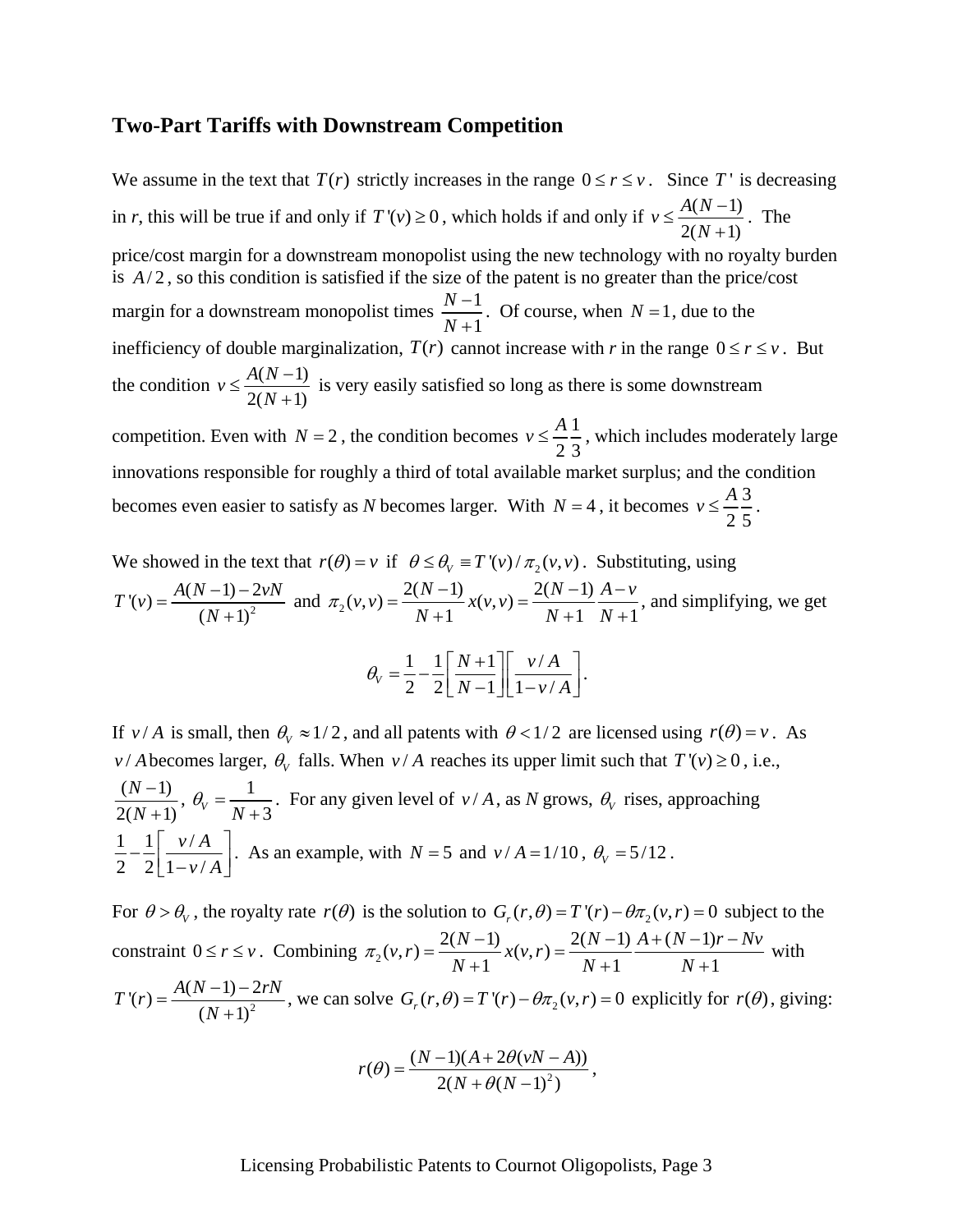so long this expression is non-negative. Since  $r(1) = \frac{(N-1)(2\nu N - A)}{2(N^2 + N + 1)}$  $=\frac{(N-1)(2vN-A)}{2(N^2+N+1)}$ , so long as  $v \ge A/2N$ , we know that  $r(1) \ge 0$ , which implies that  $r(\theta) \ge 0$  for all  $\theta$ . If  $v < A/2N$ , then  $r(\theta) = 0$  for sufficiently strong patents.

However, the derivation of this formula for  $r(\theta)$  required that  $\pi(v, r) \ge 0$ , which is true if and only if  $A + (N-1)r - Nv ≥ 0$ , i.e., if and only if  $r ≥ \frac{vN-A}{N-1} \equiv \hat{r}$  $\geq \frac{vN-A}{N-1}$  =  $\hat{r}$ . So we need to go back and check that  $r(\theta) \ge \hat{r}$ . This is equivalent to  $\frac{(N-1)(A+2\theta(\nu N-A))}{2(N-A)(N-1)^2}$  $2(N + \theta(N-1)^2)$   $N-1$  $N-1$  $(A+2\theta(vN-A)) \sim vN$  $N + \theta(N-1)^2$  *N*  $\theta(\nu N-A)) \setminus \nu N-A$  $\frac{-1(A + 2\theta(vN-A))}{2(N+\theta(N-1)^2)} \geq \frac{vN-A}{N-A}$  $+\theta(N-1)^2$   $N$ gives  $(N-1)^2(A+2\theta(\nu N-A)) \geq 2(N+\theta(N-1)^2)(\nu N-A)$ . Simplifying, this becomes  $A(N-1)^2 \ge 2N(vN-A)$ . Expanding and simplifying this expression gives  $(A-2v)N+A \ge 0$ . . Cross-multiplying Since  $v \le A/2$ , this inequality holds so the analysis is consistent. The patent holder never finds it optimal to reduce *r* all the way down to  $\hat{r}$ ; while setting  $r = \hat{r}$  would make  $\pi(v, r) = 0$ , at the margin, the lower value of *r* has no impact on  $\pi(v,r)$  but does reduce  $T(r)$ .

Summarizing, we have  $\theta_v = \frac{1}{2} - \frac{1}{2} \left[ \frac{N+1}{N+1} \right] \left[ \frac{v}{N+1} \right]$  $\overline{v}$   $\overline{2}$   $\overline{2}$   $\overline{N-1}$   $\overline{1-v}$  $N+1$ <sup> $\vert \bar{v} \rangle$  *v* / *A*</sup>  $N-1$   $\lfloor 1-v/A \rfloor$ ⎤  $\theta_v = \frac{1}{2} - \frac{1}{2} \left[ \frac{N+1}{N-1} \right] \left[ \frac{v/A}{1-v/A} \right]$ ,  $r(\theta) = v$  for  $\theta \le \theta_v$ , and  $r(\theta) = \frac{(N-1)(A+2\theta(vN-A))}{2(N+\theta(N-1)^2)}$  $N + \theta(N)$  $\theta$  =  $\frac{(N-1)(A+2\theta(\nu N-A))}{(N-1)^2}$  $=\frac{(N-1)(A+2\theta(\nu N-A))}{2(N+\theta(N-1)^2)}$  for  $\theta \ge \theta_V$ . We now compute the other relevant variables that

are generated in this licensing equilibrium.

The fixed fee  $F(\theta)$  is given by  $\pi(r(\theta), r(\theta)) - F(\theta) = \theta \pi(v, r(\theta)) + (1 - \theta) \pi(0,0)$ . Using the expressions already derived for the profit functions, we have

$$
F(\theta) = \frac{(A - r(\theta))^2}{(N+1)^2} - \theta \frac{(A + (N-1)r(\theta) - Nv)^2}{(N+1)^2} - (1-\theta) \frac{A^2}{(N+1)^2}.
$$

Next, we have  $P(\theta) = Nr(\theta)x(r(\theta), r(\theta)) + NF(\theta)$  which becomes

$$
P(\theta) = N \left[ F(\theta) + r(\theta) \frac{(A - r(\theta))}{(N + 1)} \right].
$$

Total welfare at price *p* and corresponding output  $A - p$  is equal to total profits,  $p(A - p)$ , plus consumer surplus,  $\frac{1}{2}(A-p)^2$  $\frac{1}{2}(A-p)^2$ , which equals  $\frac{1}{2}(A+p)(A-p)$ . The price resulting from royalty rate *r* is  $p(r,r) = \frac{A + Nr}{N+1}$  $=\frac{A+Nr}{N+1}$ . Substituting and simplifying, the total welfare function is

$$
w(r) = \frac{N}{2(N+1)^2} [(N+2)A + Nr](A-r).
$$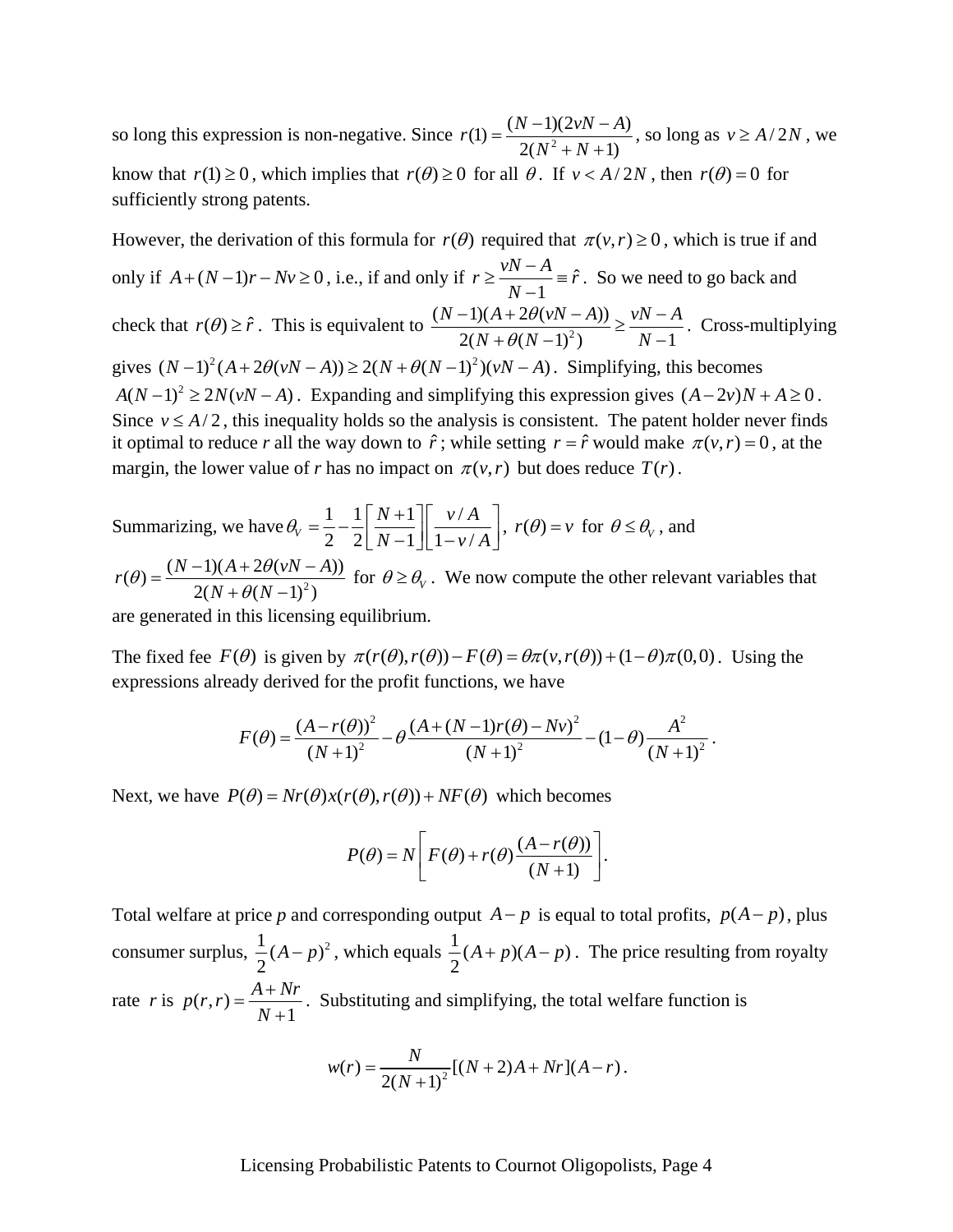This can be used to compute  $W(\theta) = w(r(\theta))$ , as well as  $\overline{W} = w(v) - Nvx(v, v)$ , giving

$$
\overline{W} = \frac{N(N+2)}{2(N+1)^2} (A - v)^2,
$$

which can be used in turn to compute the patent holder contribution,

$$
K(\theta) = w(r(\theta)) - [\theta \overline{W} + (1 - \theta) w(0)].
$$

## **Negative Fixed Fees Not Feasible, Downstream Competition**

We now calculate  $s(\theta)$  and  $P(\theta)$  using  $\pi(s,s) = \theta \pi(v,s) + (1-\theta) \pi(0,0)$ .

So long as  $x(v, s) \ge 0$ , i.e., so long as  $v \le \frac{A + (N-1)}{v}$  $\leq \frac{A + (N-1)s}{N}$ , or  $s \geq \frac{vN-A}{N-1} \equiv \hat{r}$  $\geq \frac{vN-A}{N-1} \equiv \hat{r}$ , the formula  $\pi(v, s) = (A - vN + (N - 1)s)^2 / (N + 1)^2$  applies. (This will be true for all positive *s* if  $v < A/N$ , in which case  $\hat{r} < 0$ .) In the range,  $s > \hat{r}$ , the equation defining  $s(\theta)$  is  $(A-s)^2 = \theta(A-vN+(N-1)s)^2 + (1-\theta)A^2$ . This expression is quadratic in *s*, so we can solve explicitly for *s*. Writing the quadratic expression in *s* in the form  $\alpha s^2 + \beta s + \gamma = 0$ , we have  $\alpha = \theta (N-1)^2 - 1$ ,  $\beta = 2A + 2\theta (N-1)(A - vN) > 0$ , and  $\gamma = \theta vN(vN-2A) < 0$ . All of these parameters are linear in  $\theta$ . In this case, for  $v < A/N$  we get  $s'(0)/v = N - v/2A$ . As  $v \to 0$ this gives  $s'(0)/v \rightarrow N$ , a special case of the general finding that for small values of v in Cournot oligopoly with constant marginal costs  $s'(0)/v \approx N$ .

However, if  $s > \hat{r}$ , then  $\pi(v, s) = 0$ , and the equation defining  $s(\theta)$  becomes  $\pi(s, s) = (1 - \theta)\pi(0, 0)$ . Solving this gives  $s(\theta) = A(1 - \sqrt{1 - \theta})$ . If  $v > A/N$ , define  $\hat{\theta}$  by  $A(1 - \sqrt{1 - \hat{\theta}}) = \hat{r}$ . Solving this gives  $\hat{\theta} = 1 - \left(\frac{N}{N-1}\right)^2 (1 - v/A)$  $\hat{\theta} = 1 - \left(\frac{N}{N-1}\right)^2 (1 - v/A)^2$ . Putting the pieces together, we have  $s(\theta) = A(1 - \sqrt{1 - \theta})$  for  $\theta \le \hat{\theta}$  and  $s(\theta)$  as the solution to  $(A-s)^2 = \theta(A-vN+(N-1)s)^2 + (1-\theta)A^2$  for  $\theta \ge \hat{\theta}$ . The resulting  $s(\theta)$  applies over the range of patent strengths for which  $F(\theta) \le 0$ , or for all patent strengths if licenses are constrained to be linear. If positive fixed fees are feasible, then if  $F(\theta) > 0$  the per-unit royalty rate equals  $r(\theta)$ , as already calculated in the section with two-part tariffs, not  $s(\theta)$ . Once  $s(\theta)$  has been calculated, the patent holder's profits and the welfare and contribution functions are easy to derive using  $s(\theta)$ , exactly as in the case of two-part tariffs where we used  $r(\theta)$ .